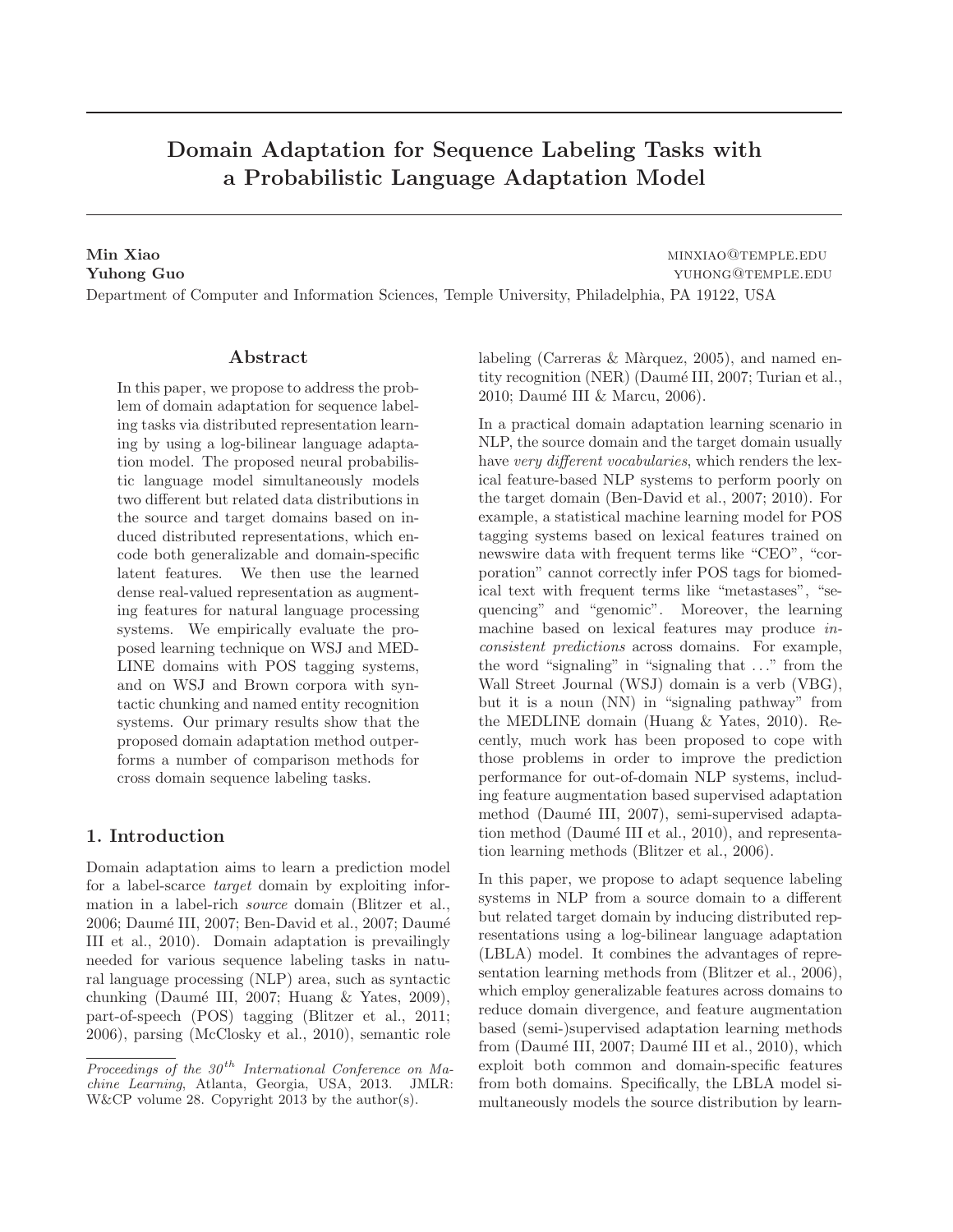ing generalizable and source-specific word representations and models the target distribution by learning domain-sharing and target-specific word representations. We then use the learned representation embedding functions to map the original data into the induced representation space as augmenting features, which are incorporated into supervised sequence labeling systems to enable cross domain adaptability. The proposed learning technique is empirically evaluated for cross domain POS tagging systems on sentences from WSJ and MEDLINE domains, cross domain syntactic chunking and named entity recognition systems on sentences from WSJ and Brown corpora, and is shown to outperform a number of related methods.

# 2. Related Work

Domain adaptation has been intensively studied for a variety of sequence labeling tasks in the natural language processing area. Daumé III  $&$  Marcu (2006) proposed to distinguish between general features and domain-specific features by training three separate maximum entropy classifiers. They empirically showed the effectiveness of the proposed method on mention type classification, mention tagging and recapitalization systems. Jiang & Zhai (2007) investigated instance weighting method for semi-supervised domain adaptation by assigning more weights to labeled source and target data, removing misleading training instances in the source domain, and augmenting target training instances with predicted labels. They empirical evaluated their method for cross domain part-of-speech tagging and named entity recognition to justify its efficacy. Daumé III  $(2007)$  proposed an easy adaptation learning method (EA) by using feature replication, which is later extended into a semi-supervised version (EA++) by incorporating unlabeled data via co-regularization (Daumé III et al., 2010). These methods demonstrated good empirical performance on a variety of NLP tasks.

Recently, representation learning methods have been proposed to induce generalizable features by exploiting large amount of unlabeled data from both domains, which are then used to augment original instances to improve cross domain prediction performance (Blitzer et al., 2006; Ando & Zhang, 2005; Huang & Yates, 2009; 2010). Blitzer et al. (2006) proposed to seek for common latent features by performing structural correspondence learning (SCL), which models the correlation between pivots (frequent lexical features) and non-pivot features. Huang & Yates (2009) proposed to induce hidden states as latent features by training Hidden Markov Models (HMMs) on unlabeled sen-

tences from two domains. They empirically demonstrated the efficacy of their approach on out-of-domain part-of-speech tagging and syntactic chunking tasks. Their learning technique is also further exploited in (Huang & Yates, 2010), which aims to learn a multidimensional feature representation by simultaneously training multiple HMMs with different initializations. Turian et al. (2010) empirically demonstrated that employing Collobert and Weston embeddings (Collobert & Weston, 2008), Brown clusters, or HLBL embeddings (Mnih & Hinton, 2009) as extra word features can improve the performance of out-of-domain named entity recognition systems and in-domain syntactic chunking systems.

Distributed representations are widely exploited in natural language processing area. Bengio et al. (2000; 2003) introduced neural network language models and demonstrated how to combine neural network probability predictions with distributed representations for words in order to outperform standard *n*-gram models. Blitzer et al. (2004) demonstrated that those learned distributed representations of symbols make sense linguistically. The effectiveness of distributed representations has also been demonstrated on other NLP tasks, such as sentiment analysis (Maas  $\&$  Ng, 2010), syntactic chunking, named entity recognition(Turian et al., 2010), semantic role labelling (Collobert & Weston, 2008), and parsing (Socher et al., 2011).

# 3. Proposed Approach

Previous empirical results showed that latent generalizable features can increase the accuracy for out-ofdomain prediction performance (Blitzer et al., 2006). It has also been justified by a recent theoretic study that a proper feature representation is crucial to domain adaptation due to its contribution on bridging domain divergence (Ben-David et al., 2007; 2010). In this work, we propose to learn generalizable distributed representations of words from sentence structures to address the problem of domain adaptation for sequence labeling tasks in NLP.

Distributed representations, which are dense, lowdimensional, and continuous-valued, are called word embeddings (Turian et al., 2010). Each dimension of the word embedding stands for a latent feature of the word, hopefully capturing useful semantic and syntactic regularities. The basic idea to learn a distributed representation is to link each word with a real-valued feature vector, typically by using neural language models. A sentence can thus be transformed into a sequence of these learned feature vectors. The neural language model learns to map the sequence of feature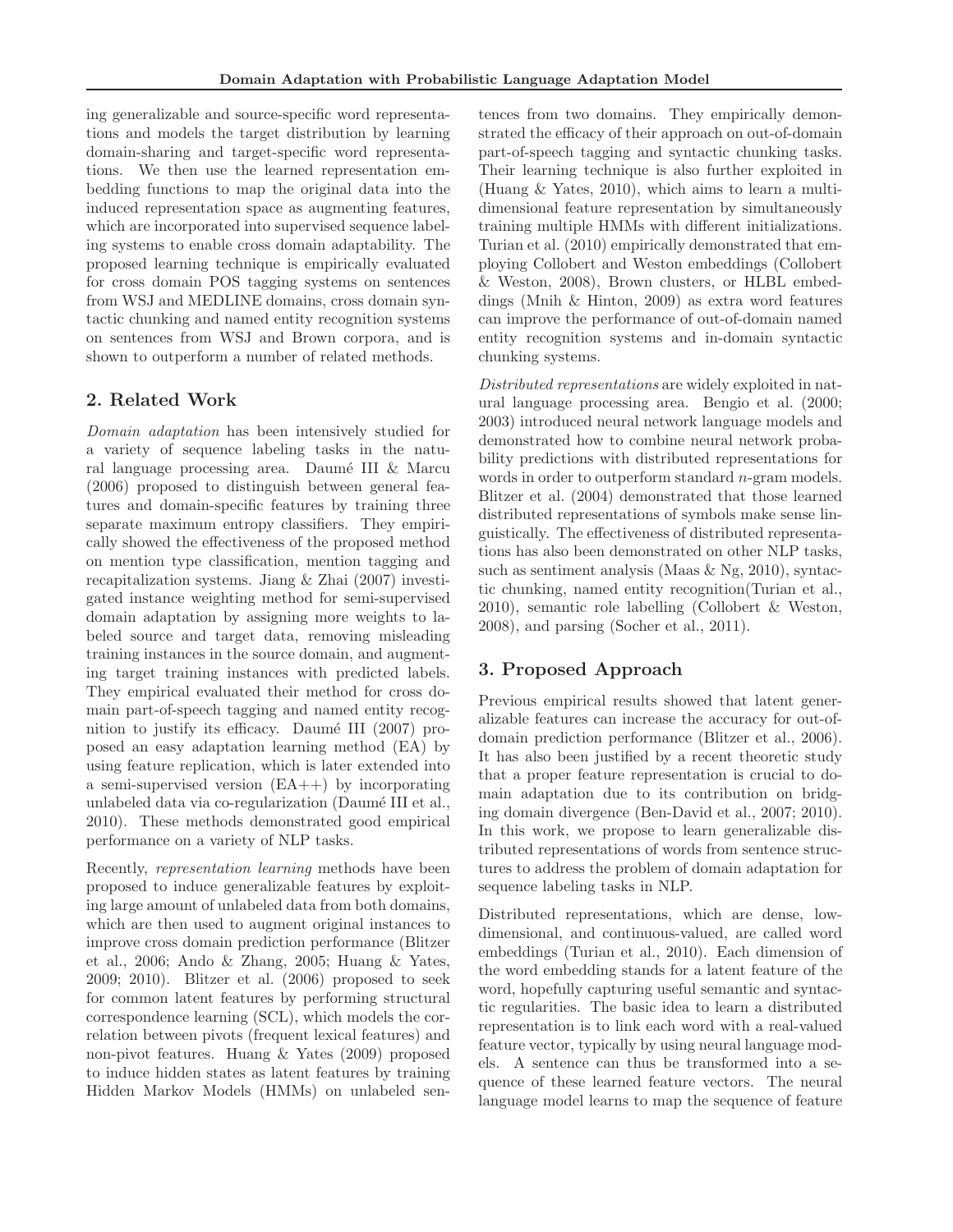vectors to a prediction of interest, such as the conditional probability distribution over the current word given its previous context, and pushes the learned word features to form grammatical and semantic similarities (Bengio et al., 2000; 2003). The advantage of this distributed representation method is that it allows the model to generalize well to sequences that do not appear in the training set, but are similar to training sequences with respect to their distributed representations (Bengio et al., 2000). The simplest neural language model is the log-bilinear language (LBL) model developed in (Mnih & Hinton, 2007), which performs linear predictions in the semantic word feature space. Despite its simplicity, the LBL model has been shown to outperform *n*-grams on a large dataset (Mnih  $\&$ Hinton, 2007; Mnih & Teh, 2012). Based on this simple language model, we present a log-bilinear language adaptation (LBLA) model below to learn adaptive distributed word representations for domain adaptation over sequence labeling tasks.

#### 3.1. Log-Bilinear Language Adaptation Model

We consider the domain adaptation problem from a source domain  $S$  to a target domain  $T$ . In the source domain, we have  $l_s$  labeled sentences  $\{(X_i^s, Y_i^s)\}_{i=1}^{l_s}$ and  $u_s$  unlabeled sentences  $\{(X_i^s)\}_{i=l_s+1}^{n_s}$  for  $n_s =$  $l_s + u_s$ , where  $X_i^s$  is the *i*th input sentence, i.e., a sequence of words,  $w_1, w_2, \ldots, w_{T_i}$ , and  $Y_i^s$  is its corresponding label sequence, e.g. the sequence of POS tags. Similarly, in the target domain, we have  $l_t$  labeled sentences  $\{(X_i^t, Y_i^t)\}_{i=1}^{\overline{l}_t}$  and  $u_t$  unlabeled sentences  $\{(X_i^t)\}_{i=l_t+1}^{n_t}$  for  $n_t = l_t + u_t$ . Typically,  $l_t$  is much smaller than  $l_s$ . Though the two domains may have very different vocabularies, for simplicity we use a common word vocabulary V for both domains.

We adapt the log-bilinear language model to learn distributed representations across domains by simultaneously modeling two different but related data distributions in the source and target domains. The distributed representations are encoded as real-valued vectors for words in the vocabulary. We refer to the matrix with all word representation vectors as R and denote the representation vector for word w as  $R(w)$ . Motivated by (Daumé III, 2007), we split the representation vector into three parts to capture both domainsharing and domain-specific properties of each word. Thus the representation vector for a word  $w$  can be expressed as

$$
R(w) = [Rs(w); Rc(w); Rt(w)]
$$
 (1)

where  $R^{s}(w)$  represents source-specific latent features,  $R<sup>c</sup>(w)$  represents common latent features, and  $R<sup>t</sup>(w)$ represents target-specific latent features. Naturally we

assume the source domain contains no target-specific features and the target domain contains no sourcespecific features. In practice, we define two mapping functions,  $\Phi^s$  and  $\Phi^t$ , to map the observed source and target words to cross domain word embeddings

$$
\Phi^s(w) = [R^s(w); R^c(w); \mathbf{0}^t]
$$
\n(2)

$$
\Phi^t(w) = [\mathbf{0}^s; R^c(w); R^t(w)] \tag{3}
$$

where  $\mathbf{0}^t$  is a zero vector in the same size of  $R^t(w)$ and  $\mathbf{0}^s$  is a zero vector in the same size of  $R^s(w)$ . Note that  $\Phi^s$  and  $\Phi^t$  are different from those mapping functions exploited in previous work on domain adaptation (Daumé III, 2007), since we propose to learn the latent feature vectors using a log-bilinear language model while they perform simple feature replication. The common and domain-specific features learned for a word w can be different in our proposed model, while they use two identical copies for both parts.

The three-part distributed representation learning framework can explicitly model the relationship between two data sources through the common representation part, while still maintaining the unique semantic and syntactic information of each data source through the domain-specific parts. For example, a POS tagging task uses WSJ as the source domain and MEDLINE as the target domain. The word "signaling" in a sentence "signaling that ..." from the source domain is a verb (VBG), but it is a noun (NN) in a sentence "signaling pathway ..." from the target domain. This syntactic difference of the same word in two domains can be encoded in the domain-specific latent features in the distributed representation.

Recall that we have two sets of training sentences sampled from two domains,  $S$  and  $T$ . The LBLA model thus includes a set of conditional distributions,  $P_{\mathcal{D}}(w|h)$  of each word w given its previous  $(n_c - 1)$ words (denoted as the context  $h$ ), for each domain  $\mathcal{D} \in \{\mathcal{S}, \mathcal{T}\},\$ 

$$
P_{\mathcal{D}}(w|h; \theta) = \frac{\exp(-E_{\mathcal{D}}(w, h; \theta))}{Z_{\mathcal{D}}(h; \theta)}
$$
(4)  

$$
Z_{\mathcal{D}}(h; \theta) = \sum_{w'} \exp(-E_{\mathcal{D}}(w', h; \theta)).
$$

Here  $E_{\mathcal{D}}(w, h; \theta)$  is a log-bilinear energy function,

$$
E_{\mathcal{D}}(w, h; \theta) = -\widehat{\Phi}^{d}(w)^{T} \Phi^{d}(w) - b_{w}
$$
 (5)

for  $d \in \{s, t\}$  correspondingly, and it quantifies the compatibility of word  $w$  with context  $h$  in domain  $\mathcal{D}$ .  $b_w$  is the bias parameter used to capture the popularity of word  $w$  across domains. We refer to the bias vector for all words as **b**.  $\widehat{\Phi}^d(w)$  is the predicted representation vector for the target word  $w$  given its context  $h$  in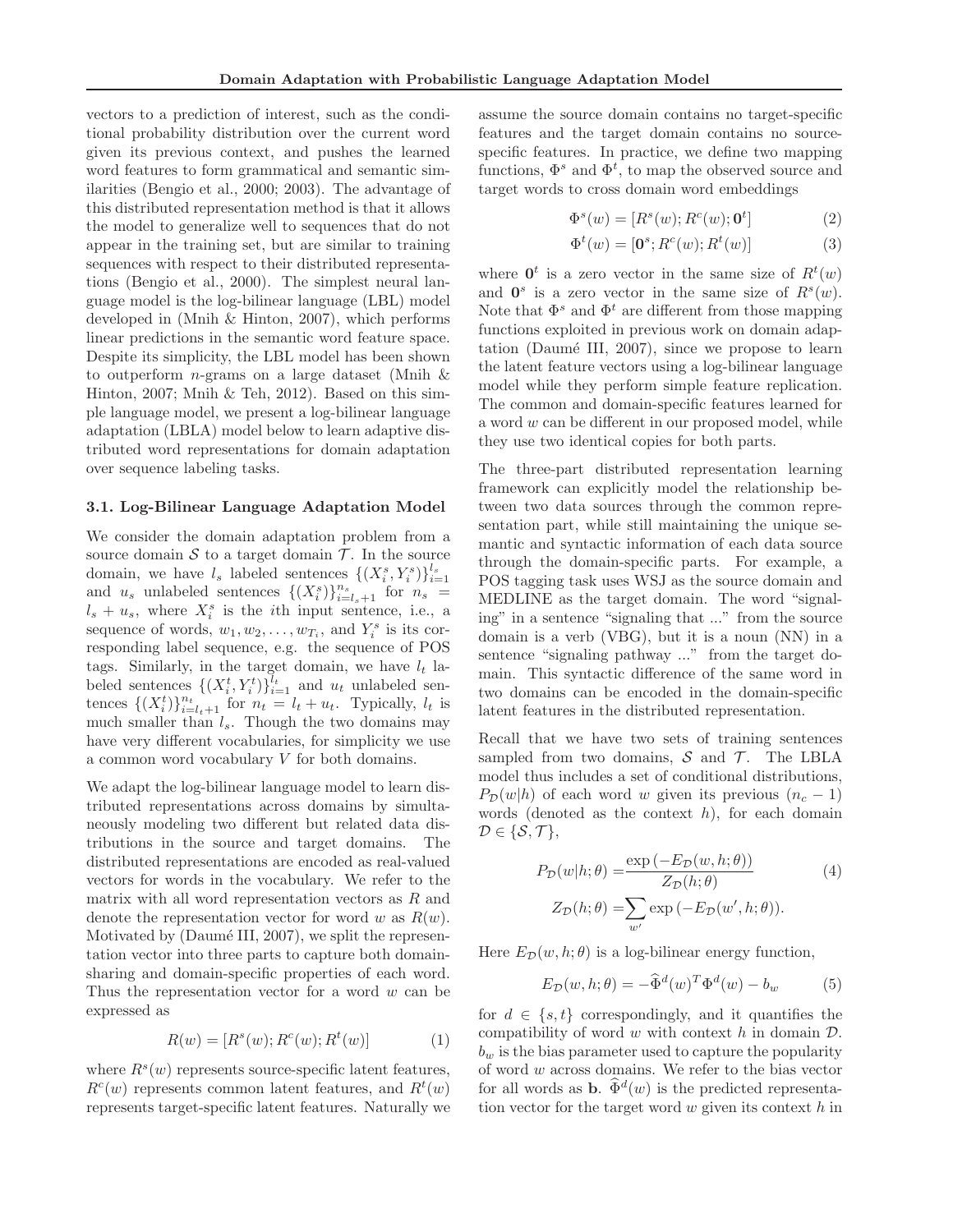the domain indexed by  $d$ , which can be computed by linearly combining the feature vectors for the context words, such that

$$
\widehat{\Phi}^s(w) = \sum_{i=1}^{n_c - 1} \left[ C_i^s R^s(w_i); C_i^c R^c(w_i); \mathbf{0}^t \right] \tag{6}
$$

$$
\widehat{\Phi}^t(w) = \sum_{i=1}^{n_c - 1} \left[ \mathbf{0}^s; C_i^c R^c(w_i); C_i^t R^t(w_i) \right] \tag{7}
$$

where  $C_i^s, C_i^c, C_i^t$  are the position-dependent context weight matrices for source-specific, common and target-specific features respectively. Thus the negated log-bilinear energy function  $-E_{\mathcal{D}}(w, h; \theta)$  measures the similarity between the current word feature vector  $\Phi^d(w)$  and the predicted feature vector  $\widehat{\Phi}^d(w)$ .

Overall, the proposed LBLA model simultaneously models two sets of conditional distributions,  $P_{\mathcal{S}}(:,\theta)$ and  $P_{\mathcal{T}}(.\;,\theta)$ , respectively on the two domains based on distributed feature representations. These two sets of distributions reflect both domain-sharing properties of the data, parameterized with  $\{R^c, \{C_i^c\}, b_w\}$ , and domain-specific properties of the data, parameterized with  $\{R^s, \{C_i^s\}\}\$  and  $\{R^t, \{C_i^t\}\}\$ .

# 3.2. Training with Noise-Contrastive Estimation

We propose to train the LBLA model using noise-contrastive estimation (NCE) (Gutmann & Hyvärinen, 2010; 2012), which has been recently introduced for training unnormalized probabilistic models, and is shown to be less expensive than maximum likelihood learning and more stable than importance sampling (Bengio & Senécal, 2003) for training neural probabilistic language models (Mnih & Teh, 2012). Assume that we have a source data distribution  $P_{\mathcal{S}}(w|h)$  and a target data distribution  $P_{\mathcal{T}}(w|h)$ , which are the distributions of words occurring after a particular context  $h$ , on the source domain and the target domain respectively. We propose to distinguish the observed source data and the observed target data from noise samples, which are artificially generated by a unigram distribution. We denote the context-independent noise distribution as  $P_n(w)$ . We would like to fit the context-dependent parameter models  $P_{\mathcal{S}}(w|h; \theta)$  and  $P_{\mathcal{T}}(w|h;\theta)$  to  $P_{\mathcal{S}}(w|h)$  and  $P_{\mathcal{T}}(w|h)$  respectively.

We assume that observed samples appear  $k$  times less frequently than noise samples, and data samples come from the mixture distribution

$$
\frac{k}{k+1}P_n(w) + \frac{1}{k+1}P_{\mathcal{D}}(w|h)
$$
 (8)

on a domain  $\mathcal{D}$ , for  $\mathcal{D} \in \{S, \mathcal{T}\}\$ . Since we are fit-

ting  $P_{\mathcal{D}}(w|h, \theta)$  to  $P_{\mathcal{D}}(w|h)$ , we will replace  $P_{\mathcal{D}}(w|h)$ with  $P_{\mathcal{D}}(w|h; \theta)$ . Then given a context h, the posterior probabilities that a sample word  $w$  comes from the observed source data distribution and the observed target data distribution are

$$
P_{\mathcal{S}}(\mathbf{D} = 1 | w, h; \theta) = \frac{P_{\mathcal{S}}(w | h; \theta)}{k P_n(w) + P_{\mathcal{S}}(w | h; \theta)} \tag{9}
$$

$$
P_{\mathcal{T}}(\mathbf{D} = 1 | w, h; \theta) = \frac{P_{\mathcal{T}}(w | h; \theta)}{k P_n(w) + P_{\mathcal{T}}(w | h; \theta)} \tag{10}
$$

However, evaluating Eq.  $(9)$  and Eq.  $(10)$  is too expensive due to the normalization computation for  $P_{\mathcal{D}}(w|h;\theta)$  (Eq. 4). To tackle this issue, instead of conducting explicit normalization, NCE treats the normalization constants as parameters and parameterizes the models with respect to learned normalization parameters  $z^{s}(h), z^{t}(h)$  and unnormalized distributions  $P_{\mathcal{S}}(.|h; \theta^0), P_{\mathcal{T}}(.|h; \theta^0),$  such that

$$
\log P_{\mathcal{S}}(w|h; \theta) = \log P_{\mathcal{S}}(w|h; \theta^0) + z^s(h) \tag{11}
$$

$$
\log P_{\mathcal{T}}(w|h; \theta) = \log P_{\mathcal{T}}(w|h; \theta^0) + z^t(h) \tag{12}
$$

where  $\theta = {\theta^0, z^s(h), z^t(h)}$  and  $\theta^0$  are the parameters of the unnormalized distributions.

To fit the context-dependent model to the data, given a context h, we simply maximize an objective  $J_{\mathcal{D}}(h; \theta)$ for each domain  $\mathcal{D} \in \{\mathcal{S},\mathcal{T}\}\$ . It is the expectation of  $\log P_{\mathcal{D}}(D|w, h; \theta)$  under the mixture distribution of the noise and observed data samples,

$$
J_{\mathcal{D}}(h; \theta) = kE_{P_n} \left[ \log \frac{kP_n(w)}{kP_n(w) + P_{\mathcal{D}}(w|h; \theta)} \right] +
$$

$$
E_{P_{\mathcal{D}}(\cdot|h)} \left[ \log \frac{P_{\mathcal{D}}(w|h; \theta)}{kP_n(w) + P_{\mathcal{D}}(w|h; \theta)} \right].
$$
(13)

The gradient of this objective function can be computed as

$$
\frac{\partial}{\partial \theta} J_{\mathcal{D}}(h; \theta) = \qquad (14)
$$
\n
$$
k E_{P_n} \left[ \frac{-P_{\mathcal{D}}(w|h; \theta)}{k P_n(w) + P_{\mathcal{D}}(w|h; \theta)} \frac{\partial}{\partial \theta} \log P_{\mathcal{D}}(w|h; \theta) \right] +
$$
\n
$$
E_{P_{\mathcal{D}}(\cdot|h)} \left[ \frac{k P_n(w)}{k P_n(w) + P_{\mathcal{D}}(w|h; \theta)} \frac{\partial}{\partial \theta} \log P_{\mathcal{D}}(w|h; \theta) \right]
$$

Since the conditional distributions for different contexts of both domains share parameters, these distributions can then be learned jointly by optimizing a global NCE objective, which is defined as the combination of weighted per-context NCE objectives in the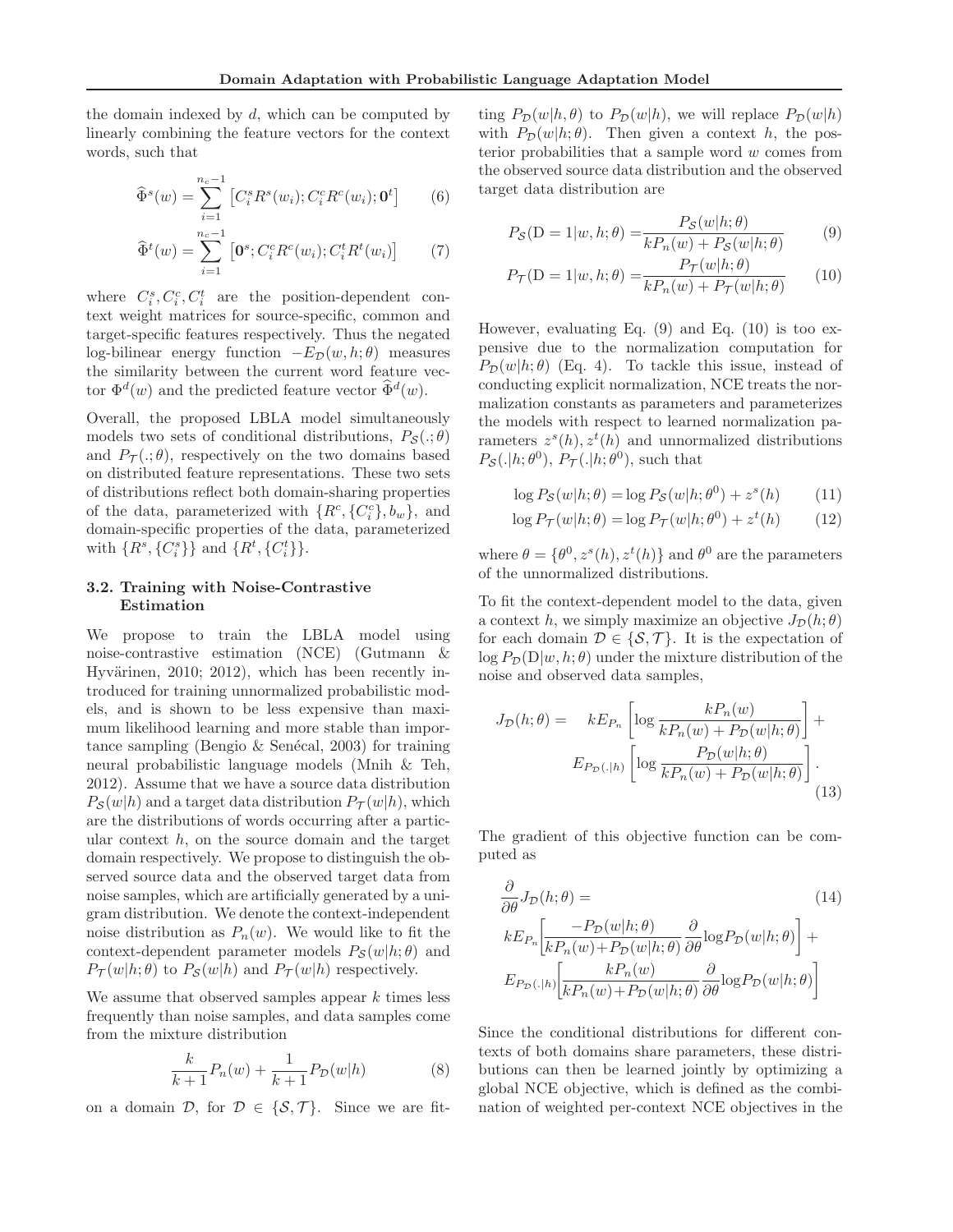two domains,

$$
J(\theta) = \sum_{\mathcal{D} \in \{S, \mathcal{T}\}} \sum_{h_{\mathcal{D}}} P(h_{\mathcal{D}}) J_{\mathcal{D}}(h_{\mathcal{D}}; \theta) \tag{15}
$$

where  $P(h_{\mathcal{D}})$  is the empirical context probability of  $h_{\mathcal{D}}$  in domain  $\mathcal{D}$ .

In practice, given an observation word  $w$  in context h from the domain  $\mathcal{D}$ , we generate k noise datapoints  $x_1, x_2, \ldots, x_k$  from the unigram noise distribution  $P_n(w)$ , and consider an approximate objective  $J_{\mathcal{D}}(w, h; \theta)$  such that

$$
\widehat{J}_{\mathcal{D}}(w, h; \theta) = \log P_{\mathcal{D}}(D = 1 | w, h; \theta) +
$$
\n
$$
\sum_{i=1}^{k} \log (1 - P_{\mathcal{D}}(D = 1 | x_i, h; \theta)).
$$
\n(16)

Its gradient can be computed as

$$
\frac{\partial}{\partial \theta} \hat{J}_{\mathcal{D}}(w, h; \theta) =
$$
\n
$$
\frac{k P_n(w)}{k P_n(w) + P_{\mathcal{D}}(w|h; \theta)} \frac{\partial}{\partial \theta} \log P_{\mathcal{D}}(w|h; \theta) -
$$
\n
$$
\sum_{i=1}^k \frac{P_{\mathcal{D}}(x_i|h; \theta)}{k P_n(x_i) + P_{\mathcal{D}}(x_i|h; \theta)} \frac{\partial}{\partial \theta} \log P_{\mathcal{D}}(x_i|h; \theta).
$$
\n(17)

Based on this, we then use an empirical global NCE objective for gradient computation in each iteration of a gradient ascent training procedure, which can be expressed as a sum of the generated approximate objectives for each context-word pair appeared in all sentences of the two domains, i.e.,

$$
\widehat{J}(\theta) = \sum_{i=1}^{n_s} \sum_{j=1}^{|X_i^s|} \widehat{J}_{\mathcal{S}}(w_{ij}^s, h_{ij}^s; \theta) + \sum_{i=1}^{n_t} \sum_{j=1}^{|X_i^t|} \widehat{J}_{\mathcal{T}}(w_{ij}^t, h_{ij}^t; \theta).
$$
\n(18)

Here  $w_{ij}^s$  denotes the jth word of the sentence  $X_i^s$ , and  $h_{ij}^s$  denotes the context of  $w_{ij}^s$ , i.e, its previous  $(n_c - 1)$  words in the sentence  $X_i^s$ ; the same for  $w_{ij}^t$ and its context  $h_{ij}^t$ . The gradient of  $\widehat{J}(\theta)$  can be easily obtained by summing over the gradients of each context-word pair objective, which can be computed following Equation (17).

# 3.3. Feature Augmentation with Distributed Representation

After training the LBLA model, we obtain two feature mapping functions,  $\Phi^s$  (Eq. 2) in the source domain and  $\Phi^t$  (Eq. 3) in the target domain. Then for each sentence in the source domain,  $w_1, w_2, \ldots, w_T$ , we use the feature mapping function  $\Phi^s$  to map each word to a feature vector as augmenting features. Similarly, we produce a augmenting feature vector for each word in the target sentences using the feature mapping function  $\Phi^t$ . Finally we combine the labeled sentences from both domains, represented using both the original features and the augmenting features, to train supervised NLP systems such as POS tagging, syntactic chunking and named entity recognition, and apply these systems into the target domain.

#### 4. Experiments

We conducted experiments to evaluate the proposed LBLA model based domain adaptation technique on three NLP tasks: POS tagging, syntactic chunking and named entity recognition. In this section, we report the experimental results.

For each task, we compared the proposed LBLA method with the following three baseline methods and four domain adaptation methods: (1) SRCONLY, a baseline that conducts training only on the labeled source data;  $(2)$  **TGTONLY**, a baseline that conducts training only on the labeled target data; (3) ALL, a baseline that conducts training on the labeled data from both domains; (4) SCL, the structural correspondence learning (SCL) domain adaptation technique developed in (Blitzer et al., 2006); (5) LBL, the method that uses LBL model to produce distributed representation features as augmenting features for NLP systems; (6)  $EA$ , the feature augmentation based supervised domain adaptation method developed in (Daumé III, 2007); and (7)  $EA++$ , the feature augmentation based semi-supervised domain adaptation method developed in (Daumé III et al., 2010).

#### 4.1. Domain Adaptation for POS Tagging

For POS tagging, we used the same experimental setting as given in (Daumé III, 2007; Blitzer et al., 2006). The source domain contains articles from Wall Street Journal (WSJ), with 39,832 manually tagged sentences from sections 02-21 and 100,000 unlabeled sentences from a 1988 subset. The target domain contains bio-medical articles from MEDLINE, with 1061 labeled sentences and about 100,000 unlabeled sentences. Among the 1061 labeled bio-medical sentences, we used 561 sentences as test data while keeping the rest 500 sentences as labeled training data from the target domain.

#### 4.1.1. Distributed Representation Learning

We built a vocabulary with all sentences from the source and target domain. In order to reduce the vo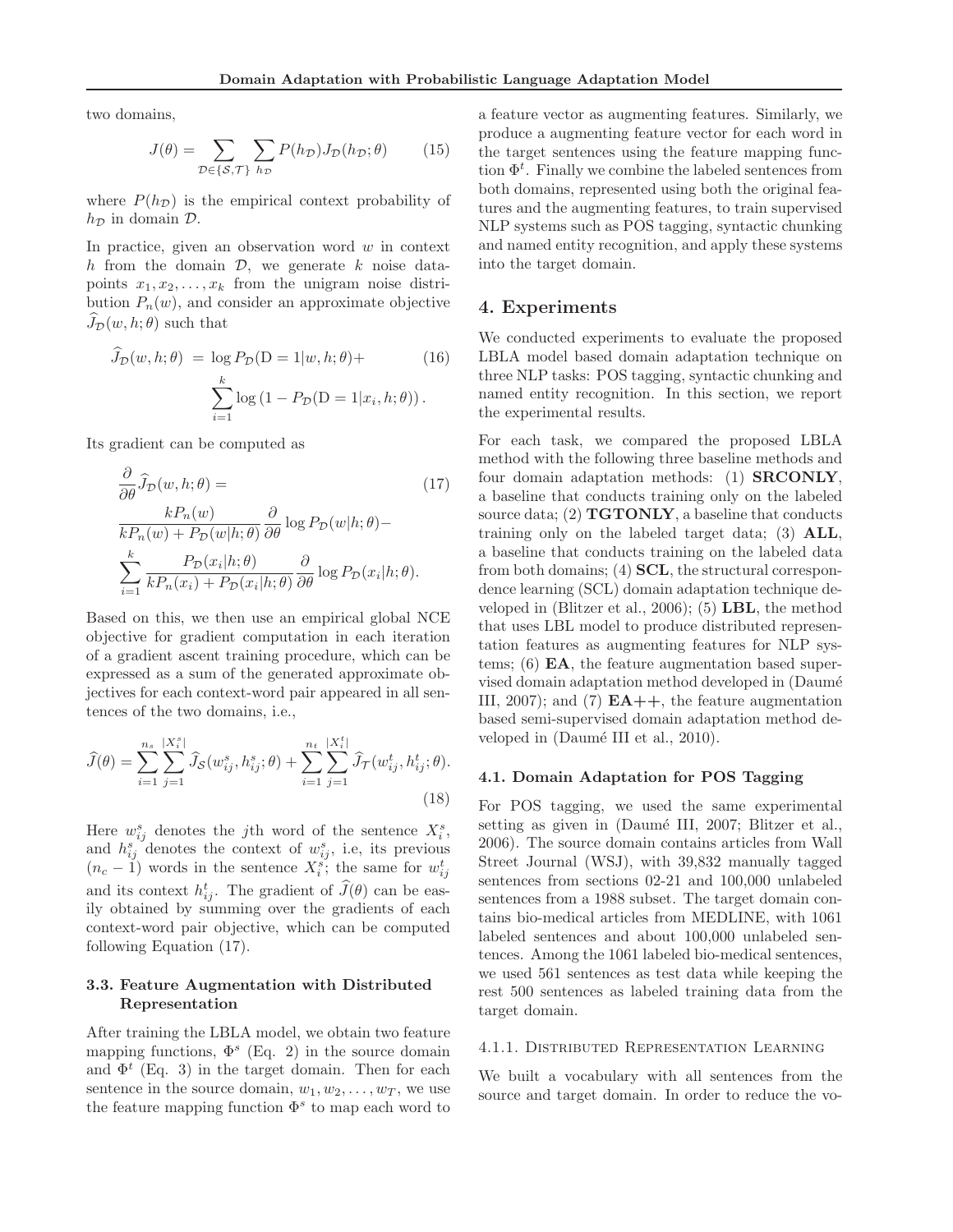cabulary size, we mapped lower frequency (0-2) words to a single unique identifier in our vocabulary and mapped sole-digit words into a single unique identifier. On all processed sentences except the 561 biomedical sentences which we will keep as test data, we applied the proposed LBLA model to perform distributed representation learning. There are a few hyperparameters to be set when applying LBLA model. We set the word-embedding sizes for source-specific features, target-specific features and domain-sharing (common) features equally as 100. Thus the total size of a word embedding is 300. We set the context size  $n_c$  as 3, which means we only consider the previous two words for each target word. We set the  $k$  value for noisecontrastive estimation as 25. We randomly initialized the word embeddings  $R$ , the position-dependent context weight matrices  $C = \{C_i^d : i \in \{1,2\}, d \in$  $\{c, s, t\}$ , and initialized the bias vector **b**, and the normalization parameters  $\{z^s(h), z^t(h)\}\$  with all zeros. The same hyperparameters and initializations were used for LBL model as well. After augmenting each sentence with the learned representation features, standard supervised POS tagging was performed.

#### 4.1.2. Experimental Results for POS Tagging

For supervised POS tagging, we used the SEARN algorithm, which is used in  $(Da$ umé III, 2007) as well. We used 39,832 labeled newswire sentences from the WSJ domain and 500 labeled biomedical sentences from the MEDLINE domain as training data, while the test data contains 561 biomedical sentences with 14,554 tokens. Under this setting, the test results of the comparison methods in term of error rate are reported in Table 1. We can see that the LBLA method apparently outperforms all the other comparison methods on cross-domain POS tagging.

We then conducted further experiments to investigate the performance of each method by varying the number of labeled training sentences from the target domain from 50 to 500. The test results in term of accuracy are plotted in Figure 1. We can see that the LBLA method consistently outperforms all the other comparison methods across the range of different number of training sentences from the target domain. To investigate the significance of the improvements the proposed LBLA method achieved over the other methods, we conducted McNemar's significance tests for labeling disagreements (Gillick & Cox, 1989) between the LBLA method and the other comparison methods (except the two basic baselines SRCONLY and TG-TONLY), with  $p < 0.05$  being significant. We found all the test comparisons between LBLA method and the other methods are significant, as shown in Table 2.

Table 1. Test results of POS tagging in term of error rate.

| <b>METHODS</b> | <b>ERROR RATES</b> |
|----------------|--------------------|
| <b>SRCONLY</b> | 12.02%             |
| <b>TGTONLY</b> | 4.15%              |
| ALL            | 5.43%              |
| <b>SCL</b>     | 3.90%              |
| LBL            | 3.58%              |
| E A            | 3.61%              |
| $EA++$         | $3.52\%$           |
| LBLA           | $3.09\%$           |



Figure 1. Test results of POS tagging with different number of labeled training sentences from the target domain.

Table 2. Statistical significance (McNemar's) test results in term of p value for cross domain POS tagging.

| <b>NULL HYPOTHESIS</b> | P-VALUE              |
|------------------------|----------------------|
| LBLA vs. ALL           | $7.4 \times 10^{-6}$ |
| LBLA vs. SCL           | $3.5\times10^{-5}$   |
| LBLA vs. LBL           | $6.9 \times 10^{-3}$ |
| LBLA vs. EA            | $2.1 \times 10^{-4}$ |
| LBLA $vs. EA++$        | $4.6 \times 10^{-2}$ |

### 4.2. Domain Adaptation for Syntactic Chunking

For syntactic chunking, we used WSJ as the source domain and Brown corpus data as the target domain. We used the same source domain data as we did in POS tagging experiments. The target domain contains 3 sections (ck01-ck03) of Brown corpus data, with 426 labeled "general fiction" sentences and about 57,000 unlabeled sentences. Labeled sentences from both domains are tagged with syntactic chunking tags in IOB2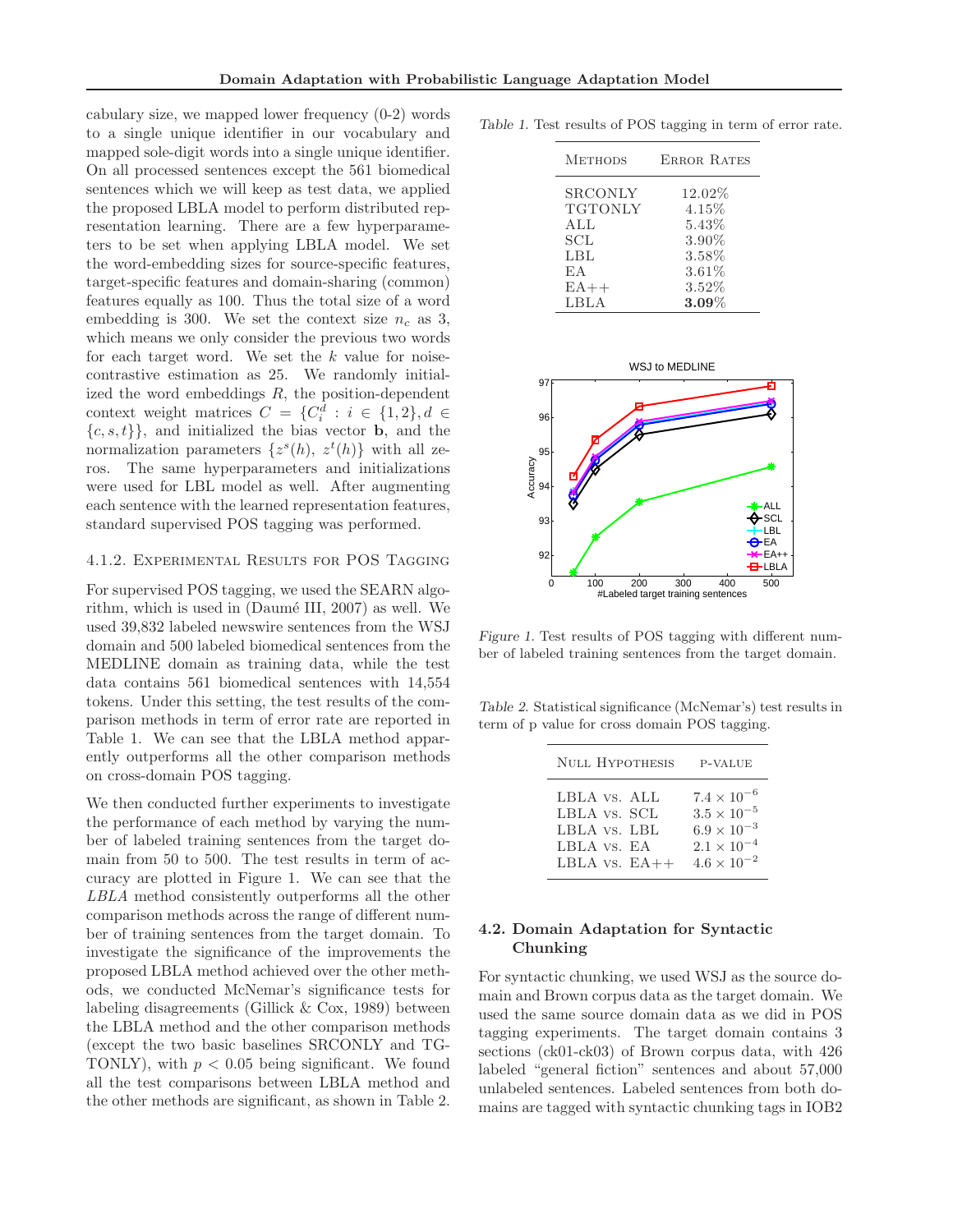Table 3. Test results of syntactic chunking in term of error rate.

| <b>METHODS</b> | <b>ERROR RATES</b> |
|----------------|--------------------|
| <b>SRCONLY</b> | $5.22\%$           |
| <b>TGTONLY</b> | 6.63%              |
| ALL            | 4.33%              |
| SCL            | 4.15%              |
| LBL            | 3.86%              |
| EA             | 3.97%              |
| $EA++$         | 3.82%              |
| LBLA           | $3.30\%$           |

format, which is a standard format widely used for syntactic chunking. In IOB2 format, each chunk tag has two parts. The first part denotes the position of the corresponding token in the chunk and the second part represents the chunk type. For example, the chunk tag B-VP is used for the first word of a verb phrase.



Figure 2. Test results of cross-domain syntactic chunking with different number of labeled training sentences from the target domain.

#### 4.2.1. Distributed Representation Learning

We built a vocabulary with all sentences in the constructed source domain and target domain. We applied the same processing procedures used in the POS tagging experiments. On all processed sentences except 226 "general fiction" sentences from the target domain which we will use as test data, we applied the LBLA and LBL models separately to perform distributed representation learning. We used the same hyperparameter setting and initializations as we did in POS tagging experiments. After augmenting each sentence with the learned representation features, standard supervised syntactic chunking can be performed.

### 4.2.2. Experimental Results for Syntactic **CHUNKING**

We used the same SEARN algorithm for supervised syntactic chunking. We used 40,000 labeled newswire sentences from the source domain and 200 "general fiction" sentences from the target domain as training data, and used 226 "general fiction" sentences from the target domain as test data. In addition to the traditional features, we also extracted POS tag features as inputs. Under this setting, the test results in term of error rate are reported in Table 3, which show the proposed LBLA based cross domain syntactic chunking outperforms all the other methods. We then conducted experiments to investigate the performance of each method by varying the number of labeled training sentences from the target domain between 50 and 200. The test results in term of accuracy are plotted in Figure 2. The proposed method demonstrated consistent advantages over all the other methods. By using McNemar's paired significance tests with  $p < 0.05$ being significant, we verified that the proposed LBLA based method significantly outperforms other methods as shown in Table 4.

Table 4. Statistical significance (McNemar's) test results in term of p value for cross domain syntactic chunking.

| NULL HYPOTHESIS | P-VALUE              |
|-----------------|----------------------|
| LBLA vs. ALL    | $7.2 \times 10^{-5}$ |
| LBLA vs. SCL    | $1.9 \times 10^{-4}$ |
| LBLA vs. LBL    | $8.5 \times 10^{-3}$ |
| LBLA vs. EA     | $2.9 \times 10^{-4}$ |
| LBLA $vs. EA++$ | $3.8 \times 10^{-2}$ |

### 4.3. Domain Adaptation for Named Entity Recognition

For named entity recognition task, we used the same source data and target data as the syntactic chunking experiments. The labeled data are tagged with named entity chunking tags in IOB2 format. The task is to label each word with one of the named entity tags, which represents the position of the word in the named entity chunk and the type of the named entity. For example, I-LOC is used for the remaining words of a phrase that represents a location and B-PER is used for the first word of a phrase that represents a person. Words located outside of named entity chunks receive the tag O, representing miscellaneous names. We also used the same procedure of distributed presentation learning as we employed in syntactic chunking experiments to produce augmentation features for supervised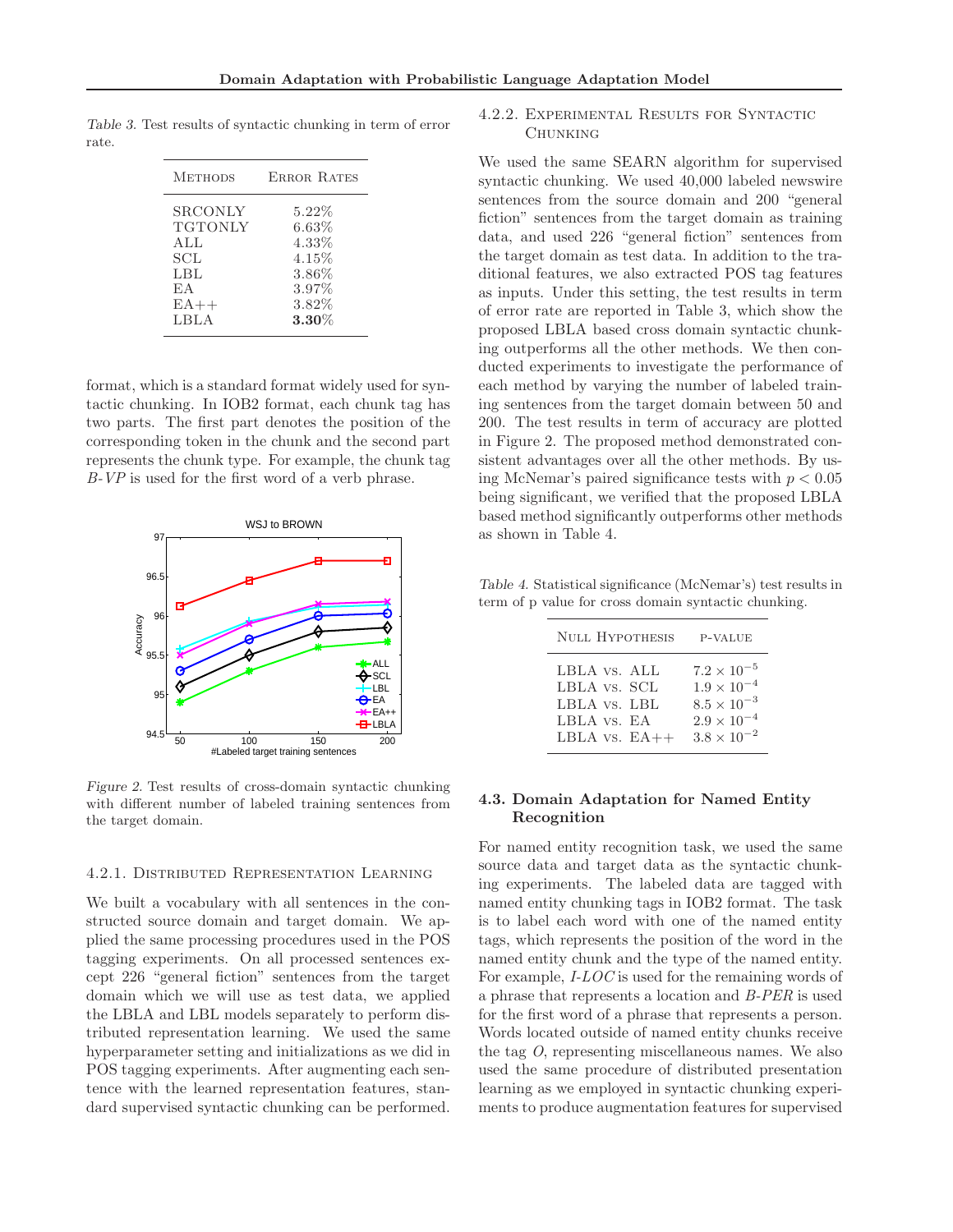| <b>METHODS</b> | <b>ERROR RATES</b> |
|----------------|--------------------|
| SRCONLY        | $2.87\%$           |
| <b>TGTONLY</b> | 2.75%              |
| ALL            | $2.36\%$           |
| SCL            | 2.21%              |
| LBL            | 1.97%              |
| EA             | $2.06\%$           |
| $EA++$         | 1.93%              |
| LBLA           | $1.53\%$           |

Table 5. Test results in term of error rate for cross domain named entity recognition.

named entity recognition.

### 4.3.1. Experimental Results for Named ENTITY RECOGNITION

For supervised named entity recognition task, again we used 40,000 labeled newswire sentences from the source domain and 200 labeled "general fiction" sentences from the target domain as training data, and used 226 "general fiction" sentences from the target domain as test data. We used the same SEARN algorithm to perform named entity recognition. In addition to previous feature set, we also extracted syntactic chunking tags as phrase chunking features. The experimental results in term of error rate are reported in Table 5. We can see that the proposed LBLA representation learning based method outperforms all other methods. We then investigated how the number of labeled training sentences from the target domain affects the performance of each comparison method on named entity recognition. The results in term of accuracy are plotted in Figure 3, which show the proposed method clearly outperforms all other methods across the range of experiments. By using McNemar's paired significance test, we verified the improvements achieved by the proposed method over the other methods are mostly significant, as shown in Table 6.

Table 6. Statistical significance (McNemar's) test results in term of p value for cross domain named entity recognition tasks.

| NULL HYPOTHESIS | NER.                 |
|-----------------|----------------------|
| LBLA vs. ALL    | $6.2 \times 10^{-4}$ |
| LBLA vs. SCL    | $4.3 \times 10^{-3}$ |
| LBLA vs. LBL    | $3.7 \times 10^{-2}$ |
| LBLA vs. EA     | $7.5 \times 10^{-3}$ |
| LBLA $vs. EA++$ | $8.4 \times 10^{-2}$ |



Figure 3. Test results of named entity recognition with different number of labeled training sentences from the target domain.

# 5. Conclusion

In this paper, we proposed to tackle domain adaptation problems for sequence labeling tasks in NLP by developing a log-bilinear language adaptation (LBLA) model. The LBLA model learns a distributed representation of the words across domains which encodes both generalizable features and domain-specific features. The distributed representation vector for each word can be then used as augmenting features for supervised natural language processing systems. We empirically evaluated the proposed LBLA based domain adaptation method on WSJ and MEDLINE domains for POS tagging systems, and on WSJ and Brown corpora for syntactic chunking and named entity recognition tasks. The results show that LBLA method consistently outperforms all other comparison methods for cross domain sequence labeling tasks.

#### References

- Ando, R. and Zhang, T. A framework for learning predictive structures from multiple tasks and unlabeled data. Journal of Machine Learning Research (JMLR), 6:1817–1853, 2005.
- Ben-David, S., Blitzer, J., Crammer, K., and Pereira, F. Analysis of representations for domain adaptation. In Advances in Neural Information Processing Systems (NIPS), 2007.
- Ben-David, S., Blitzer, J., Crammer, K., Kulesza, A., Pereira, F., and Vaughan, J. A theory of learning from different domains. Machine Learning, 79:151– 175, 2010.
- Bengio, Y. and Senécal, J. Quick training of probabilis-